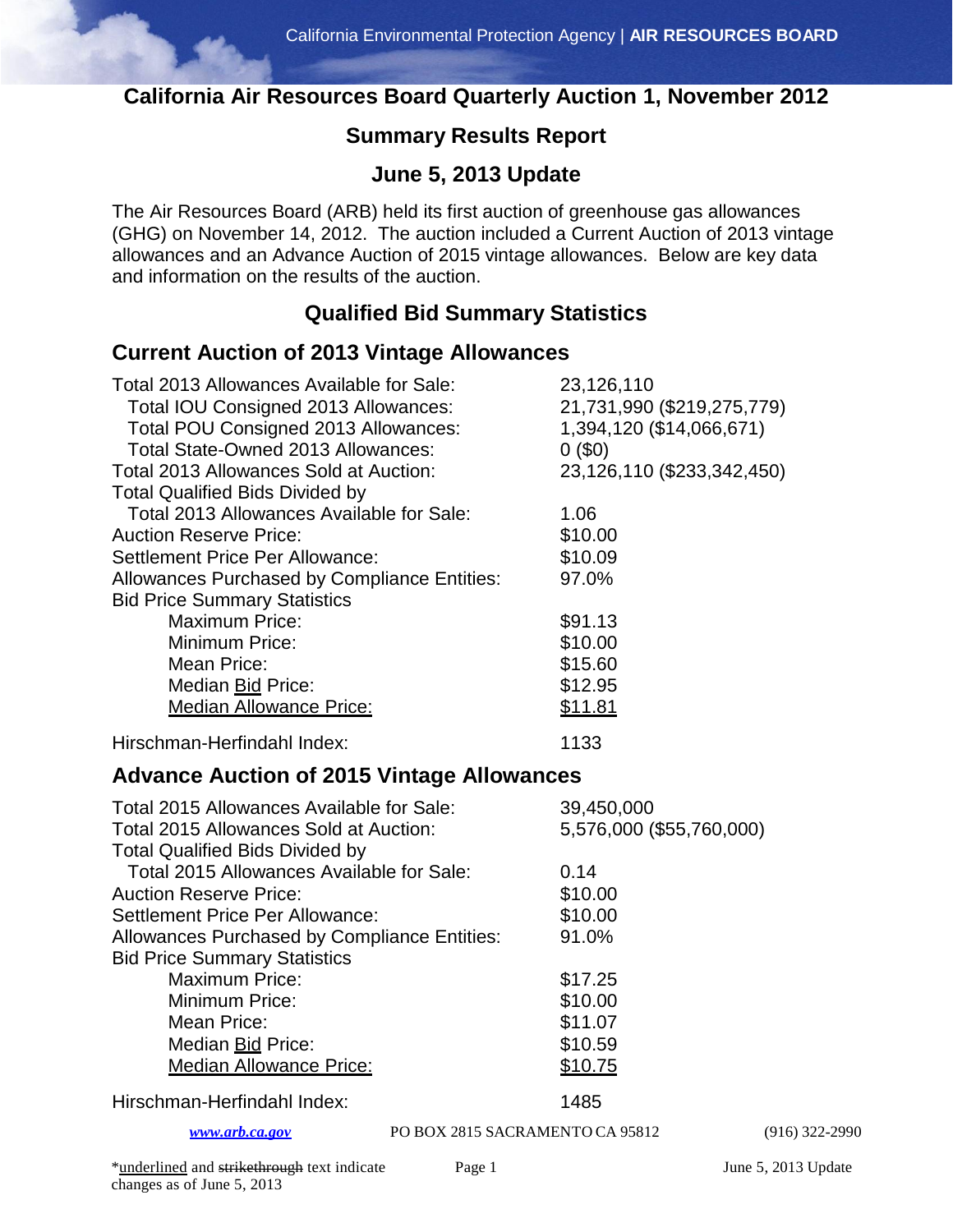## **California Air Resources Board Quarterly Auction 1, November 2012**

# **Submitted Bid Summary Statistics**

### **Current Auction of 2013 Vintage Allowances**

| Total 2013 Allowances Available for Sale:           | 23,126,110                 |
|-----------------------------------------------------|----------------------------|
| Total IOU Consigned 2013 Allowances:                | 21,731,990 (\$219,275,779) |
| Total POU Consigned 2013 Allowances:                | 1,394,120 (\$14,066,671)   |
| Total State-Owned 2013 Allowances:                  | 0(50)                      |
| Total 2013 Allowances Sold at Auction:              | 23,126,110 (\$233,342,450) |
| <b>Total Submitted Bids Divided by</b>              |                            |
| Total 2013 Allowances Available for Sale:           | 3.10                       |
| <b>Auction Reserve Price:</b>                       | \$10.00                    |
| Settlement Price Per Allowance:                     | \$10.09                    |
| <b>Allowances Purchased by Compliance Entities:</b> | 97.0%                      |
| <b>Bid Price Summary Statistics</b>                 |                            |
| <b>Maximum Price:</b>                               | \$91.13                    |
| Minimum Price:                                      | \$10.00                    |
| Mean Price:                                         | \$13.75                    |
| Median Bid Price:                                   | \$12.96                    |
| <b>Median Allowance Price:</b>                      | \$12.44                    |
| Herfindahl-Hirschman Index:                         | 1133                       |

#### **Advance Auction of 2015 Vintage Allowances**

| Total 2015 Allowances Available for Sale:<br>Total 2015 Allowances Sold at Auction:<br><b>Total Submitted Bids Divided by</b> | 39,450,000<br>5,576,000 (\$55,760,000) |
|-------------------------------------------------------------------------------------------------------------------------------|----------------------------------------|
| Total 2015 Allowances Available for Sale:                                                                                     | 0.14                                   |
| <b>Auction Reserve Price:</b>                                                                                                 | \$10.00                                |
| Settlement Price Per Allowance:                                                                                               | \$10.00                                |
| Allowances Purchased by Compliance Entities:                                                                                  | 91.0%                                  |
| <b>Bid Price Summary Statistics</b>                                                                                           |                                        |
| <b>Maximum Price:</b>                                                                                                         | \$17.25                                |
| Minimum Price:                                                                                                                | \$10.00                                |
| Mean Price:                                                                                                                   | \$11.07                                |
| Median Bid Price:                                                                                                             | \$10.59                                |
| <b>Median Allowance Price:</b>                                                                                                | \$10.75                                |
| Herfindahl-Hirschman Index:                                                                                                   | 1485                                   |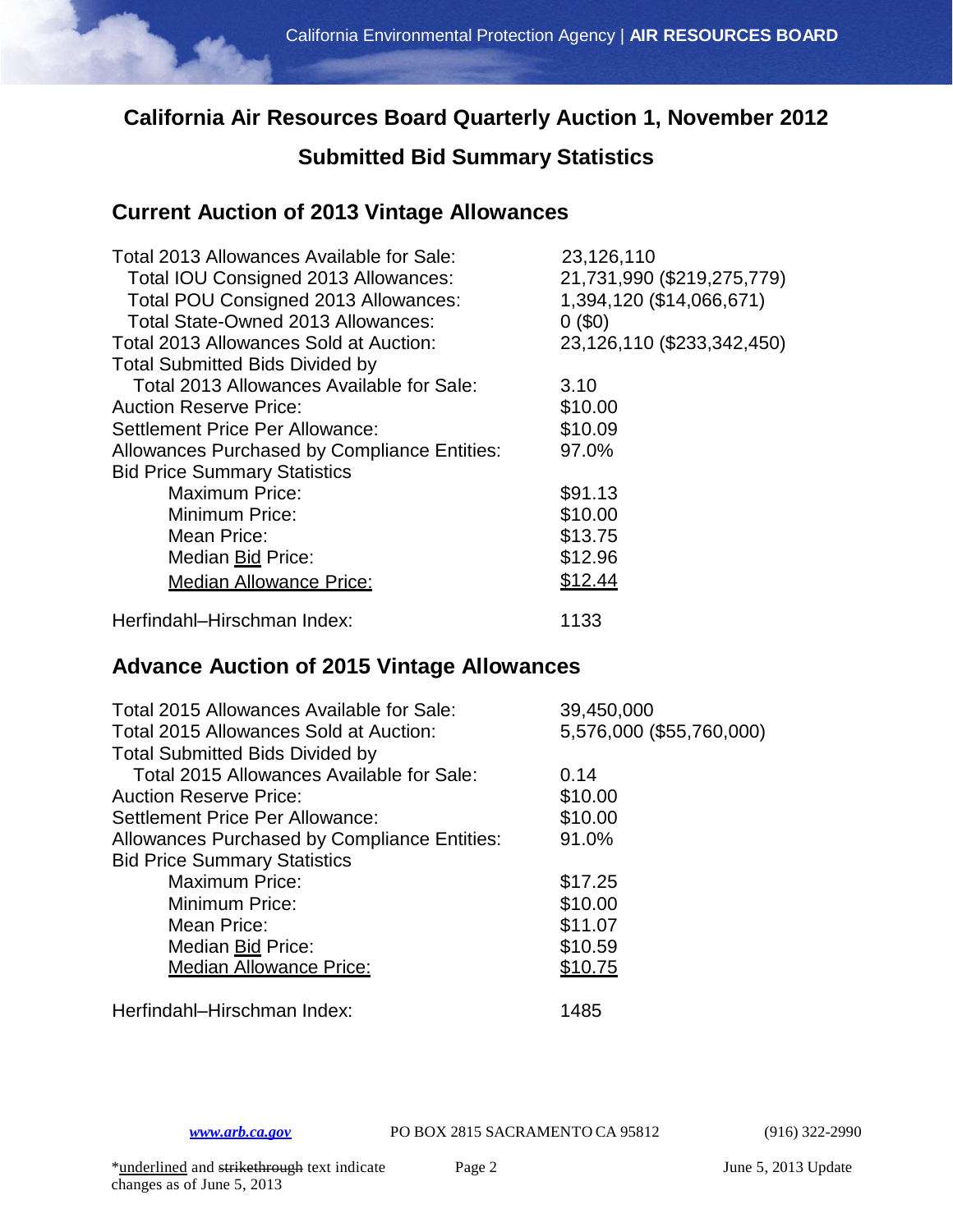#### **List of Qualified Bidders for the Current Auction of 2013 Vintage Allowances and the Advance Auction of 2015 Vintage Allowances**

A Qualified Bidder is an entity that registered for the auction, submitted an acceptable bid guarantee, and was approved by ARB to participate in the auction.

Aera Energy LLC Air Liquide Large Industries U.S. LP Berry Petroleum Company BP Energy Company California Department of Water Resources California Institute of Technology California Pacific Electric Company, LLC California Steel Industries, Inc. Calpine Energy Services, L.P. Cardinal Cogen, Inc. CE2 Carbon Capital LLC Chevron U.S.A. Inc. CI Power Cogeneration Plant ConAgra Foods Packaged Foods LLC Constellation Energy Commodities Group, Inc. CP Energy Marketing (US) Inc. DTE Carbon, LLC EDF Trading North America, LLC Element Markets, LLC Exxon Mobil Corporation Flyers Energy, LLC GenOn Energy Management, LLC Hilmar Cheese Company J. G. Boswell Company Kern Oil & Refining Co, Kings River Conservation District La Paloma Generating Company, LLC. Lassen Municipal Utility District Leprino Foods Company Lockheed Martin Space Systems Los Angeles Department of Water & Power Luminus Energy Partners QP, LP Macquarie Energy LLC Modesto Irrigation District Morgan Stanley Capital Group Inc. Noble Americas Gas & Power Corp. Northern California Power Agency (1) Northern California Power Agency (2)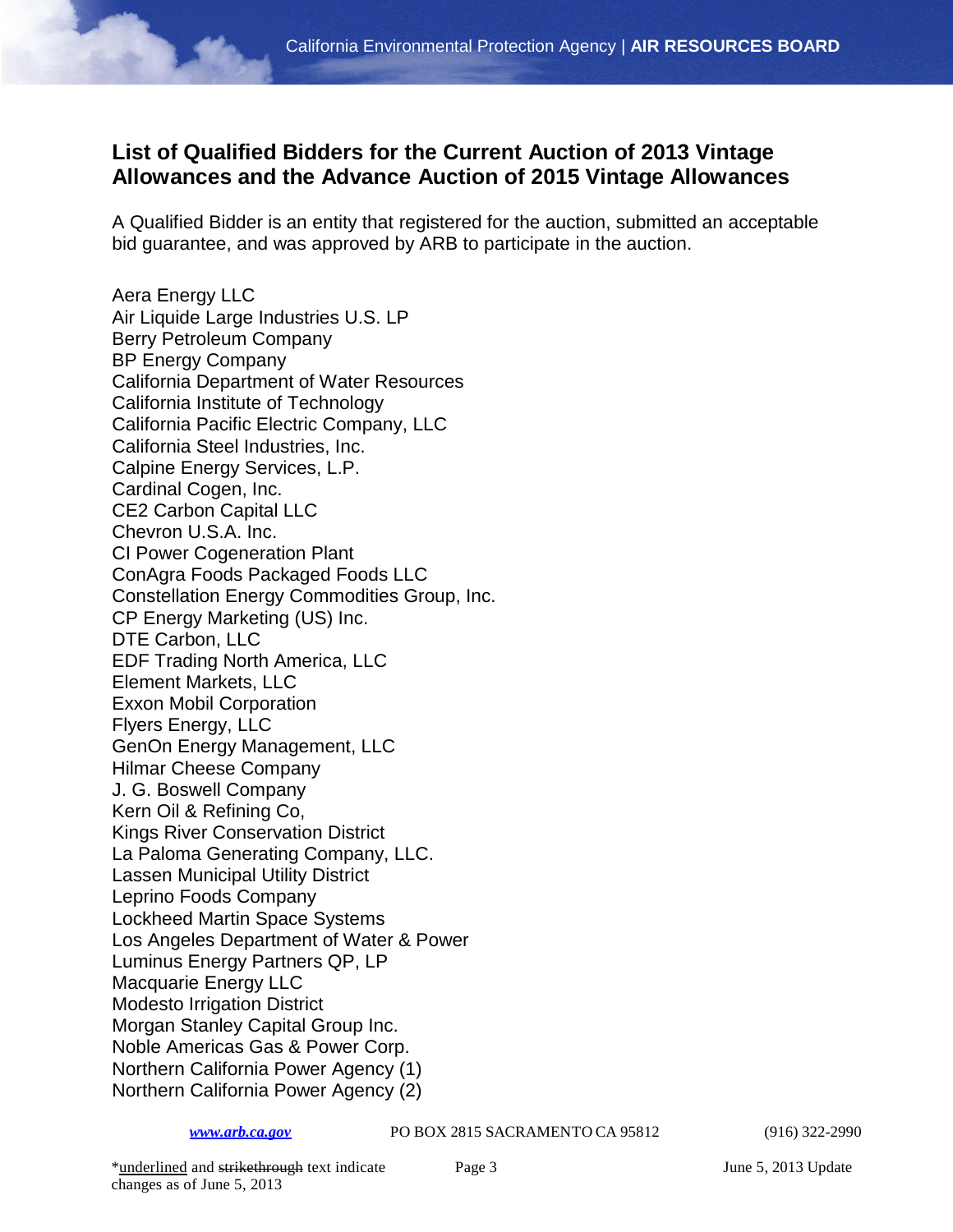NRG Power Marketing LLC Occidental Power Services, Inc. Oildale Energy LLC OLS Energy - Chino Pacific Coast Producers Pacific Gas and Electric Company PacifiCorp Phillips 66 Company Pilkington North America, Inc. Plumas-Sierra Rural Electric Cooperative Power and Water Resources Pooling Authority PPG Industries, Inc. Redding Electric Utility Regents of the University of California Ripon Cogeneration LLC. Riverside Cement Company Royal Bank of Canada Sacramento Municipal Utility District (SMUD) San Diego Gas & Electric Company San Joaquin Refining Company, Inc. Saputo Cheese USA Inc. Sempra Generation Shell Energy North America (US), L.P. Signal Hill Petroleum, Inc. Silicon Valley Power (SVP), City of Santa Clara Southern California Edison Company Tesoro Refining and Marketing Company The Morning Star Packing Company TransAlta Energy Marketing (U.S.) Inc. Turlock Irrigation District Twin Eagle Resource Management, LLC Ultramar, Inc. Valero Refining Company-California,Benicia Refinery and Asphalt Plant Vitol Inc. William Bolthouse Farms Inc.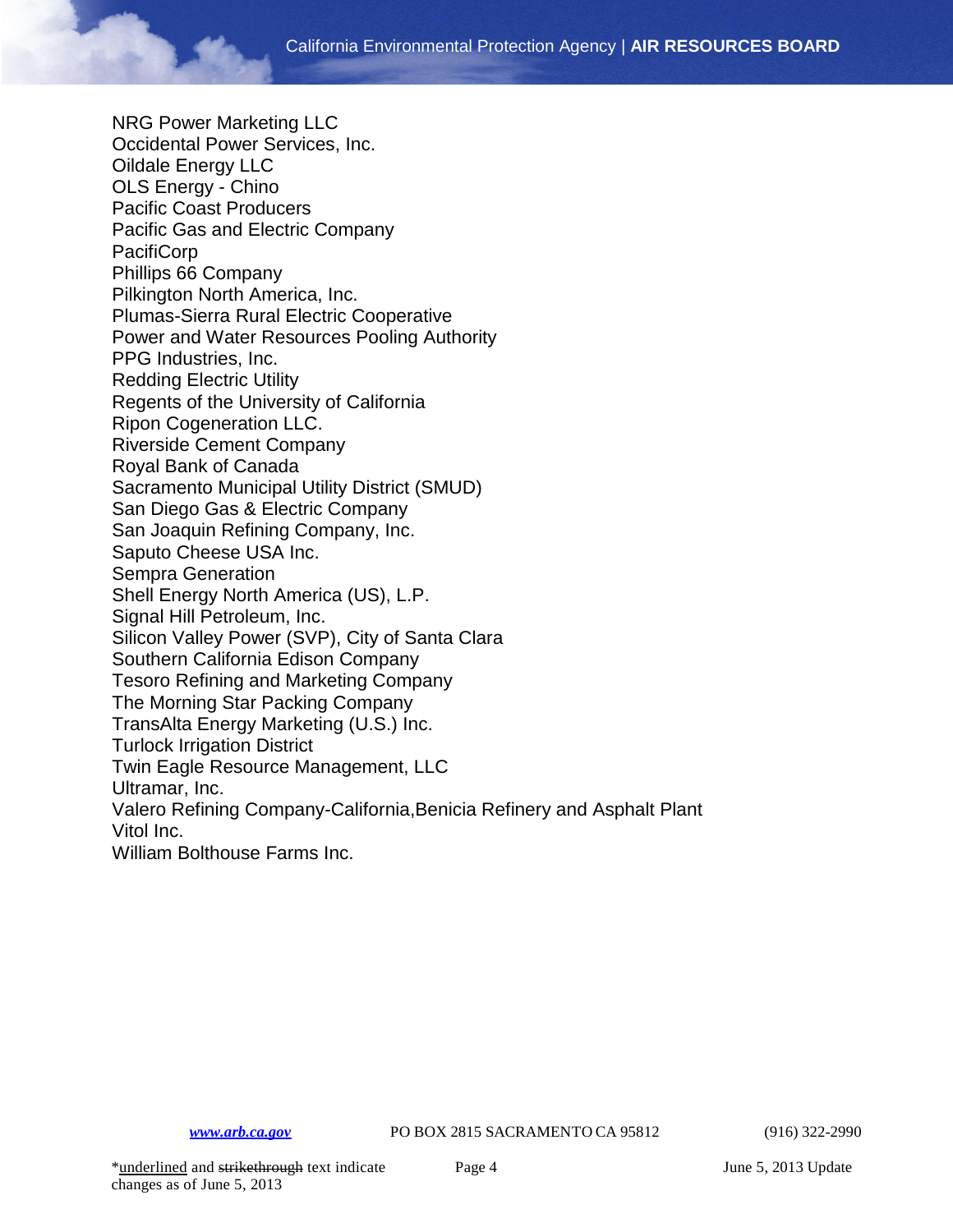# **Explanatory Notes: Qualified Bid Summary Statistics Current Auction of 2013 Vintage Allowances**

| Total 2013 Allowances Available for Sale: | Total 2013 vintage allowances available for<br>purchase in the auction in metric tons,<br>including allowances consigned by Electric<br>Distribution Utilities and allowances sold by<br>the State of California. For the November<br>2012 auction, the only 2013 vintage<br>allowances for sale are those consigned by<br>the Electric Distribution Utilities. |
|-------------------------------------------|-----------------------------------------------------------------------------------------------------------------------------------------------------------------------------------------------------------------------------------------------------------------------------------------------------------------------------------------------------------------|
| Total IOU 2013 Consigned Allowances:      | The 2013 vintage allowances available for<br>purchase in the auction in metric tons that<br>were consigned by investor owned utilities.                                                                                                                                                                                                                         |
| Total POU 2013 Consigned Allowances:      | The 2013 vintage allowances available for<br>purchase in the auction in metric tons that<br>were consigned by publicly owned utilities.                                                                                                                                                                                                                         |
| Total 2013 Allowances Sold at Auction:    | Total 2013 vintage allowances purchased in<br>the auction in metric tons.                                                                                                                                                                                                                                                                                       |
| <b>Total Qualified Bids Divided by</b>    |                                                                                                                                                                                                                                                                                                                                                                 |
| Total 2013 Allowances Available for Sale: | Total number of allowances included in all<br>the qualified bids for the current vintage<br>(regardless of bid price) divided by the total<br>number of current vintage allowances<br>available in the auction.                                                                                                                                                 |
| <b>Auction Reserve Price:</b>             | The minimum acceptable auction bid price<br>for current vintage allowances in dollars per<br>metric ton.                                                                                                                                                                                                                                                        |
| Settlement Price Per Allowance:           | The current vintage allowance price that<br>resulted from the auction, in dollars per<br>metric ton.                                                                                                                                                                                                                                                            |
| Allowances Won by Compliance Entities:    | The total number of current vintage<br>allowances purchased in the auction by<br>compliance entities divided by the total<br>number of current vintage allowances sold<br>in the auction. A Compliance Entity is a<br>Covered Entity or Opt-in Covered Entity as<br>defined in the Cap-and-Trade Regulation.                                                    |
| <b>Bid Price Summary Statistics</b>       | Statistics are calculated from all the<br>qualified bids for the current vintage<br>(regardless of bid price).                                                                                                                                                                                                                                                  |
| <b>Maximum Price:</b><br>Minimum Price:   | Highest qualified bid<br>Lowest qualified bid                                                                                                                                                                                                                                                                                                                   |

*[www.arb.ca.gov](http://www.arb.ca.gov/)* PO BOX 2815 SACRAMENTO CA 95812 (916) 322-2990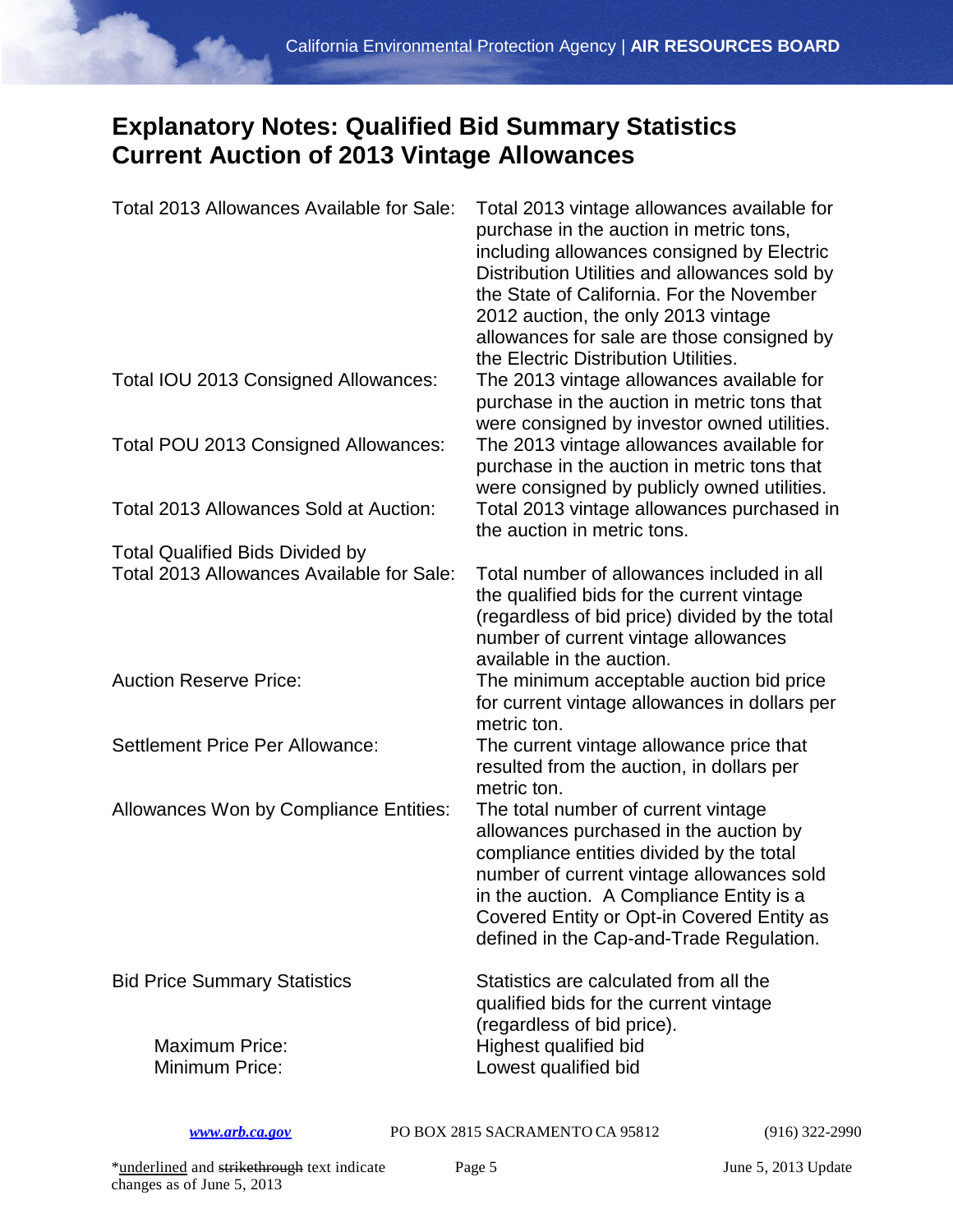| Mean Price:<br><b>Median Bid Price:</b><br>Median Allowance Price: | Average qualified bid calculated as<br>the sum of the bid price times the bid<br>quantity of each qualified bid divided<br>by the sum of the bid quantities<br>across all qualified bids.<br>The price per metric ton calculated so that<br>50% of the qualified bids fall above and<br>below the median bid price.<br>The price per metric ton calculated so that<br>50% of the quantity of allowances in the<br>qualified bids fall above and below that<br>price median value. |
|--------------------------------------------------------------------|-----------------------------------------------------------------------------------------------------------------------------------------------------------------------------------------------------------------------------------------------------------------------------------------------------------------------------------------------------------------------------------------------------------------------------------------------------------------------------------|
| Herfindahl-Hirschman index (HHI):                                  | The HHI is a measure of the concentration<br>of allowances purchased by winning<br>bidders relative to the total sale of current<br>vintage allowances in the auction. The<br>percentage of allowances purchased by<br>each winning bidder is squared and then<br>summed across all winning bidders. The<br>HHI can range up to 10,000, representing<br>100% of the current vintage allowances<br>purchased by a single bidder (i.e.,<br>100x100=10,000).                         |

## **Advance Auction of 2015 Vintage Allowances**

The data for the future vintage allowance auction are computed in the same manner as computed for the current vintage allowance auction. No allowances are consigned to the future vintage auction.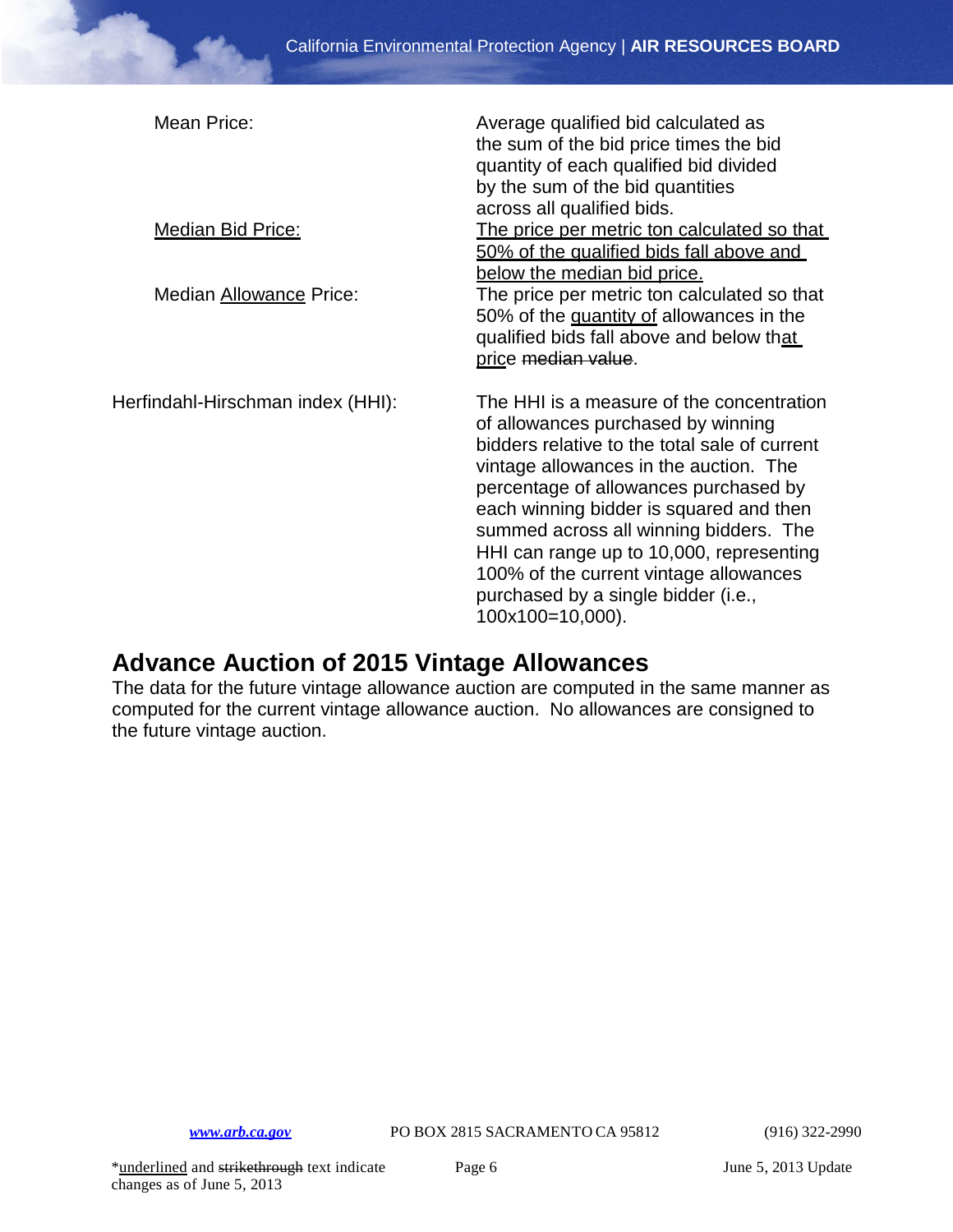# **Explanatory Notes: Submitted Bid Summary Statistics Current Auction of 2013 Vintage Allowances**

| Total 2013 Allowances Available for Sale: | Total 2013 vintage allowances available for<br>purchase in the auction in metric tons,<br>including allowances consigned by Electric<br>Distribution Utilities and allowances sold by<br>the State of California. For the November<br>2012 auction, the only 2013 vintage<br>allowances for sale are those consigned by<br>the Electric Distribution Utilities. |
|-------------------------------------------|-----------------------------------------------------------------------------------------------------------------------------------------------------------------------------------------------------------------------------------------------------------------------------------------------------------------------------------------------------------------|
| Total IOU 2013 Consigned Allowances:      | The 2013 vintage allowances available for<br>purchase in the auction in metric tons that<br>were consigned by investor owned utilities.                                                                                                                                                                                                                         |
| Total POU 2013 Consigned Allowances:      | The 2013 vintage allowances available for<br>purchase in the auction in metric tons that<br>were consigned by publicly owned utilities.                                                                                                                                                                                                                         |
| Total 2013 Allowances Sold at Auction:    | Total 2013 vintage allowances purchased in<br>the auction in metric tons.                                                                                                                                                                                                                                                                                       |
| <b>Total Submitted Bids Divided by</b>    |                                                                                                                                                                                                                                                                                                                                                                 |
| Total 2013 Allowances Available for Sale: | Total number of allowances included in all<br>the submitted bids for the current vintage<br>(regardless of bid price) divided by the total<br>number of current vintage allowances<br>available in the auction.                                                                                                                                                 |
| <b>Auction Reserve Price:</b>             | The minimum acceptable auction bid price<br>for current vintage allowances in dollars per<br>metric ton.                                                                                                                                                                                                                                                        |
| <b>Settlement Price Per Allowance:</b>    | The current vintage allowance price that<br>resulted from the auction, in dollars per<br>metric ton.                                                                                                                                                                                                                                                            |
| Allowances Won by Compliance Entities:    | The total number of current vintage<br>allowances purchased in the auction by<br>compliance entities divided by the total<br>number of current vintage allowances sold<br>in the auction. A Compliance Entity is a<br>Covered Entity or Opt-in Covered Entity as<br>defined in the Cap-and-Trade Regulation.                                                    |
| <b>Bid Price Summary Statistics</b>       | Statistics are calculated from all the<br>submitted bids for the current vintage<br>(regardless of bid price).                                                                                                                                                                                                                                                  |
| <b>Maximum Price:</b><br>Minimum Price:   | Highest submitted bid<br>Lowest submitted bid                                                                                                                                                                                                                                                                                                                   |

*[www.arb.ca.gov](http://www.arb.ca.gov/)* PO BOX 2815 SACRAMENTO CA 95812 (916) 322-2990